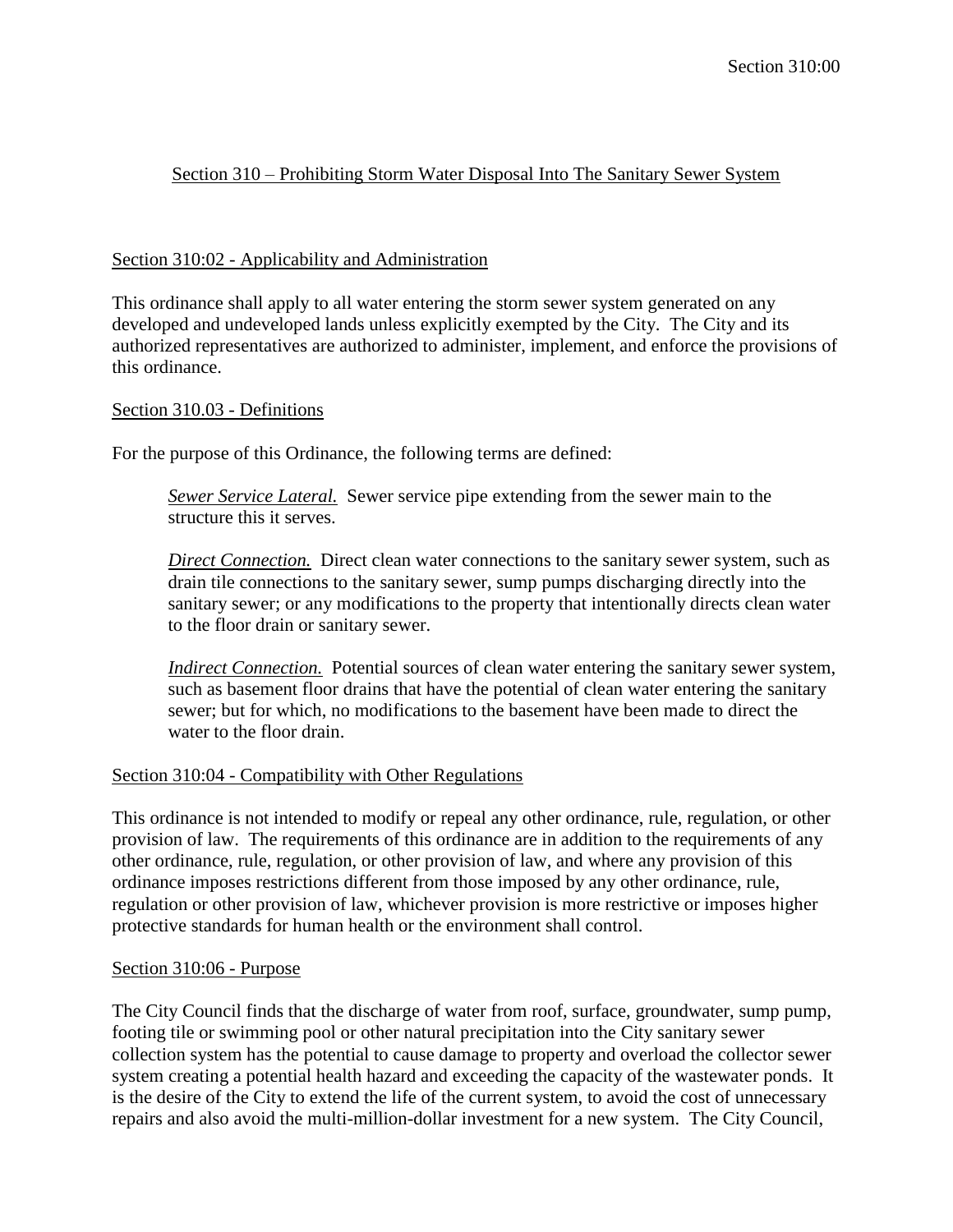therefore, finds it essential to the maintenance of health, minimization of damage to property and to maintain the life and capacity of the wastewater treatment ponds that the provisions of this section be strictly enforced to avoid and minimize these problems in the future and to meet Minnesota Pollution Control Agency requirements.

#### Section 310:08 - Prohibition Against Discharge Into the Sanitary Sewer System

No person shall discharge or cause to be discharged into the municipal sanitary sewer collection system, or infiltrate into the sanitary sewer system as a result of defective plumbing or a defective lateral sewer service, any storm water, groundwater, roof runoff, sub-surface drainage, down spouts, yard drains, yard fountain and ponds or lawn sprays or any substance other than sanitary sewage.

No roof runoff, sump pump, footing tile, swimming pool discharge, or surface water drainage shall be connected to the sanitary sewer system and no building shall hereinafter be constructed nor shall any existing buildings be hereafter altered in such a manner that the roof drainage, sump pump, footing tile, swimming pool discharge, surface water drainage or any other source of discharge or drainage other than sanitary sewer shall connect with the sanitary sewer system inside or outside the building.

#### Section 310:10 - Sump Pump Regulation

Dwellings, including new housing construction or houses under construction, and other buildings and structures which require a sump pump discharge system, because of infiltration of water into basements, crawl spaces and the like, shall have a permanently installed discharge line which shall not at any time discharge water into the sanitary sewer system, except as provided herein. A "permanently installed discharge line" shall be one which provides for year-around discharge capability to either the outside of the dwelling, building or structure, or is connected to the City storm sewer or discharges through the curb and gutter to the street. It shall consist of a rigid discharge line, without valving or quick connections for altering the path of discharge and, if connected to the City storm sewer line, include a check valve. It shall not be capable of connection or reconnection to the sanitary sewer system.

Subd. 1. It shall be unlawful for any person to discharge or eject water from their property in a manner that adversely affects an adjacent property owner.

### Section 310:12 - New Structures

All new structures or buildings constructed after this ordinance's passage and publication that have useable space below grade shall have a perimeter drainage system installed per current building code requirements. Sump pumps shall be connected to permanent schedule 40 Acrylonitrile-Butadiene-Styrene (ABS) or Polyvinyl Chloride (PVC) piping which ejects water to grade at the exterior of the structure or building in a manner that does not adversely affect an adjacent property owner.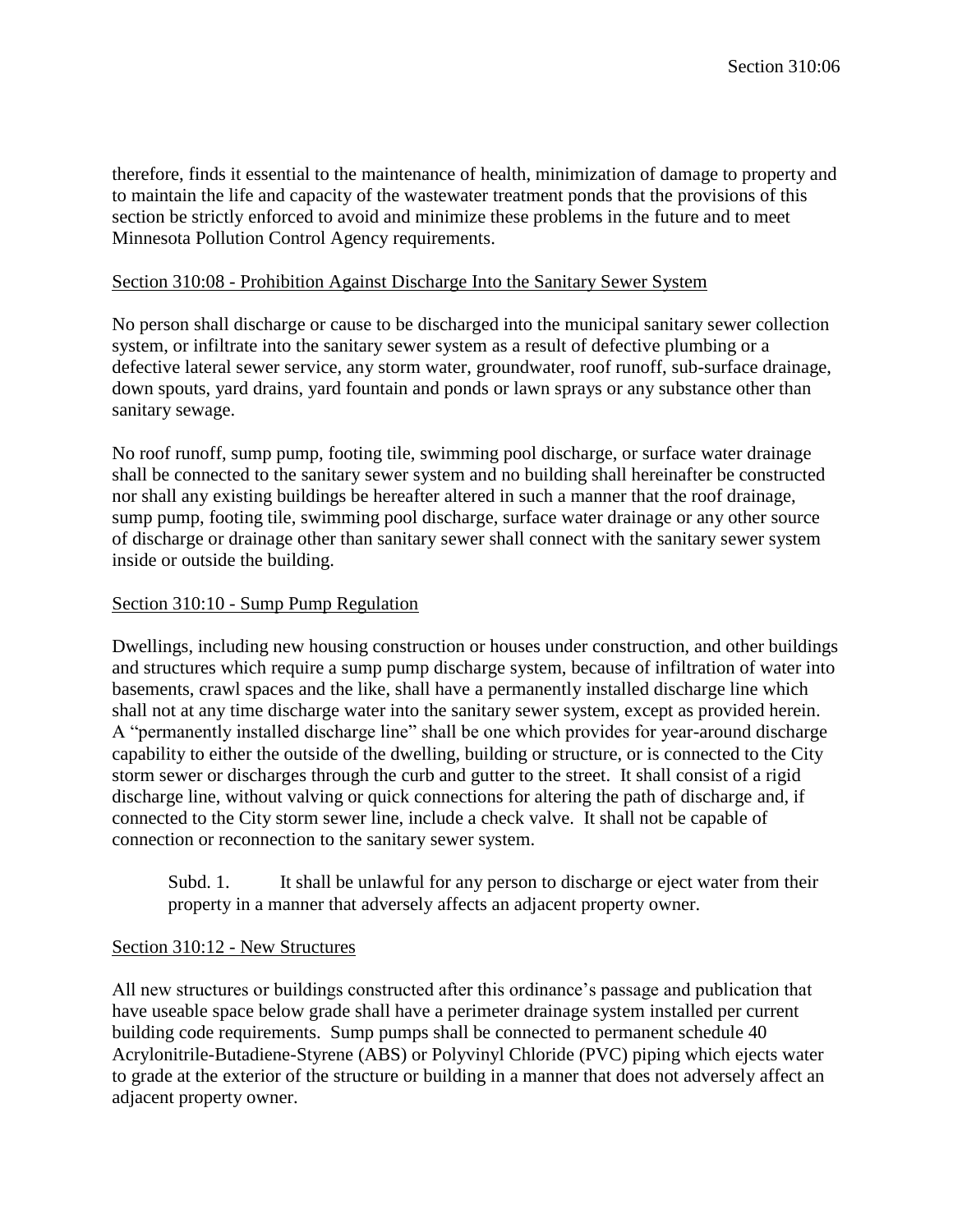#### Section 310:14 - Annexed Lands

It shall be unlawful for any person or persons having basements or any structures on any land hereinafter annexed to the City to have roof drains, basement drains or sump pumps connected to the City's sanitary sewer system ninety (90) days after the annexation has been approved.

#### Section 310:16 - Disconnections Ordered

Subd. 1. *Direct Connections.* The construction, use, maintenance or continued existence of illicit connections of Direct Connections into the collector sewer system is prohibited. This prohibition expressly includes, without limitation, illicit connections made in the past, regardless of whether the connection was permissible under law or practices applicable or prevailing at the time of connections. Any person, firm or corporation having a direct connection now connected or discharging into the sanitary sewer system shall disconnect and remove the same prior to June 30, 2016. Any disconnects or openings in the sanitary sewer shall be closed or repaired in an effective, workmanlike manner as approved by the City or his or her designated representative.

Subd. 2. *Sewer Service Laterals.* When there is a street and utility project adjacent to a property with a Sewer Service Lateral found to be deficient, the property owner shall be required to replace or repair their Sewer Service Lateral prior to the completion of the street and utility construction project. When a street project is proposed, a notice will be sent to the affected properties. Sewer Service Laterals can be replaced with PVC service pipe, or slip lined. Spot repairs (slip lined spot repairs) may be considered to correct isolated defects within the service pipe, as approved by the Public Works Director and City Engineer. No more than three spot repairs may be made to a Sewer Service Lateral, otherwise the entire Sewer Service Lateral must be replaced or slip lined.

Subd. 3. *Indirect Connections.* Indirect Connection are not presently required to be repaired, however the City of Foley reserves the right to require the Indirect Connections to be repaired at some point in the future.

#### Section 310:18 - Inspection

No later than August 31, 2014 every person owning improved real estate, or contractors and builders who are building a structure within the City of Foley that is connected to the City's sanitary sewer system shall obtain an inspection of each building located on such property by an inspector designated by the City at no charge. The purpose of this inspection shall be to confirm that there is no sump pump or other prohibited discharge into the municipal sanitary sewer system.

This inspection requirement may also be met by having the property owner contract with a licensed plumber to perform the inspection. The plumber must inspect the property's sump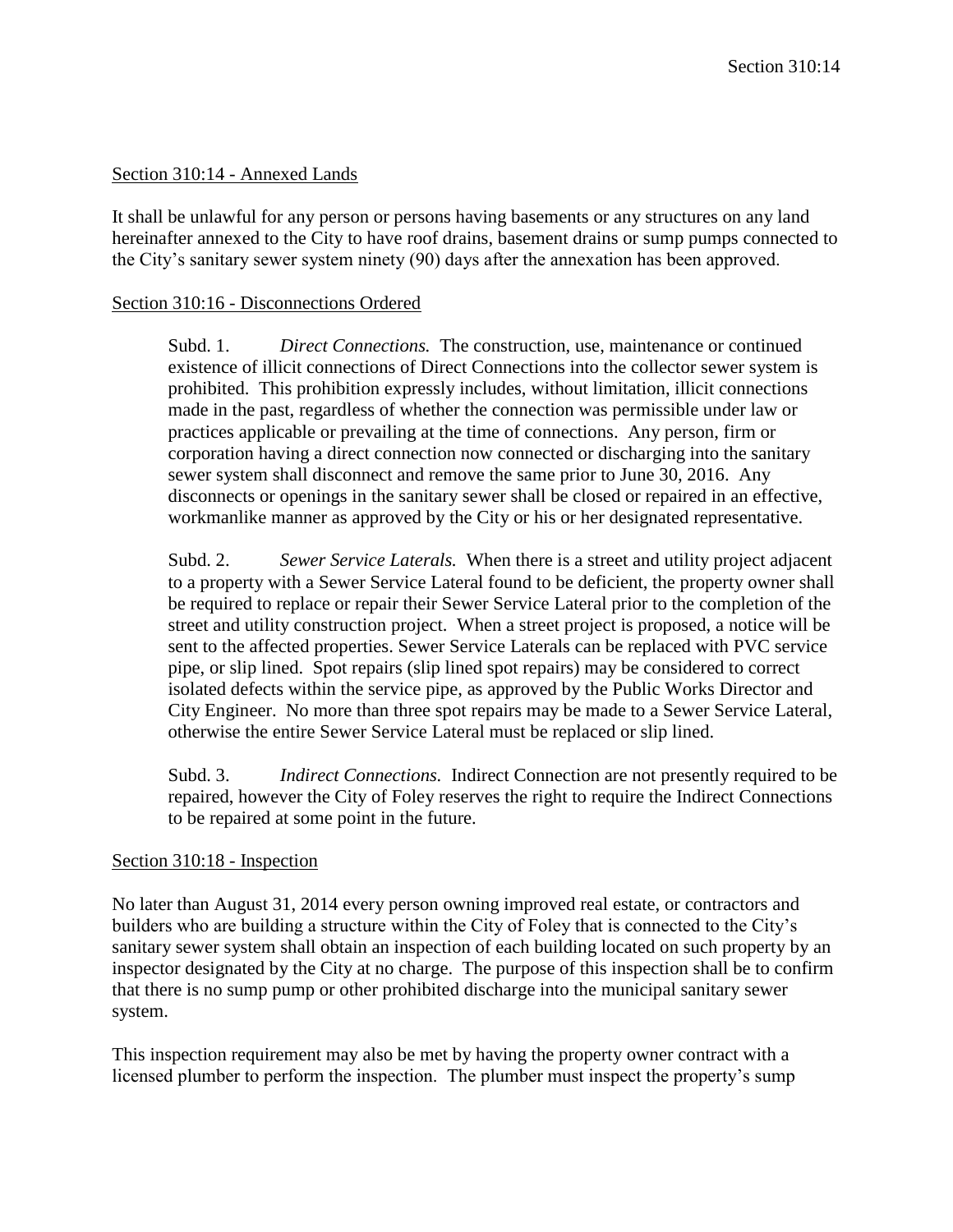pump and groundwater drainage system and upon completion return an inspection form provided by the City documenting the results of the inspection, including a video tape of the inspection certifying that the property has been inspected and documenting whether or not it is in compliance with this Ordinance. All costs associated with an inspection by a privately retained plumber shall be the responsibility of the property owner.

Subd. 1. Failure to provide such certification of inspection by August 31, 2014 or failure to bring the property into compliance by June 30, 2016 shall make the property immediately subject to the surcharge provided for in Section 310:34 of this chapter until the property is inspected or compliance is met.

### Section 310: 20 - Future Inspections

The City shall be permitted to enter and re-inspect any building or structure connected to the City's sanitary sewer system subject to regulation under this section on a yearly basis, or as deemed necessary, in conjunction with yearly water meter or other inspections to determine compliance with this section.

If the City has been refused access to any part of the premises from which stormwater is discharged, and there is a need to inspect and/or sample as part of a routine inspection and sampling program designated to verify compliance with this section or any order issued hereunder, or to protect the overall public health, safety and welfare of the community, then the authorized enforcement agency may seek issuance of an administrative search warrant from any court of competent jurisdiction.

### Section 310:22 - New Home Inspections

All new homes hereinafter constructed shall be required to have their sump pump system inspected and be in compliance with this section prior to the issuance of a certificate of occupancy.

### Section 310:24 – Waivers, Appeals to City Council

The City Council shall have the power and duty of hearing and deciding requests for waivers from the applicability of the provisions of this Ordinance where strict enforcement would cause undue hardship because of circumstances unique to the individual property under consideration or cause a safety problem. Before applying for a waiver, a property owner shall have discussed his or her hardship with the Superintendent of Public Works.

Subd. 1. Application for waivers pursuant to this section shall be addressed in writing to the City Administrator. The applications shall at a minimum identify the property for which the waiver is being applied for, the name of the property owner/applicant, and describe in detail what characteristics of the subject property create an undue hardship. Within sixty (60) days of receipt of the waiver application the City Council shall make its decision on the matter and send a copy of such decision to the applicant by regular mail.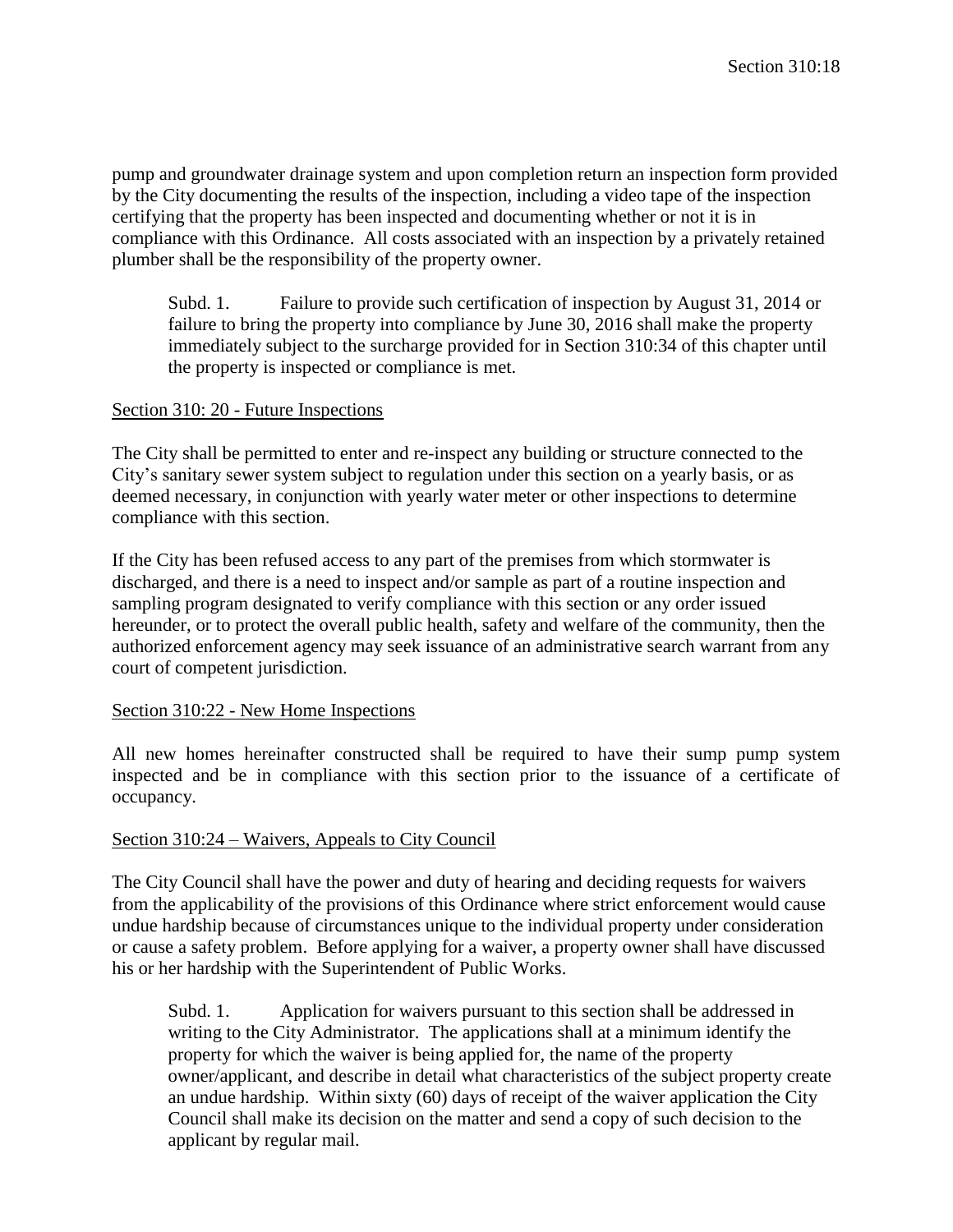a) Upon approval of an application for a waiver, a property owner shall be allowed to *temporarily* discharge directly into the sanitary sewer system for the time specified in the City Council's written decision, not to exceed six (6) months.

b) As a condition of the granted waiver the applicant shall be required to pay an additional one-time fee of one hundred (\$100.00) dollars for the additional sewer service, along with the regular sewer service charge. Fees for this service shall be billed together with the regular water and sewer utility bills. In accordance with Chapter VI of the City Code of Ordinances, payment shall be due on the billing date established and late charges as set by resolution shall be applied on any delinquent balance.

Subd. 2. Application for appeal of any administrative determination made pursuant to this Ordinance shall be addressed in writing to the City Administrator within 30 days of the determination. The applications shall at a minimum identify the property for the appeal is sought, the name of the property owner, and describe in detail the determination which is being appealed. Within 60 days of receipt of the application, the City Council shall make its decision on the matter and send a written copy of such decision to the property owner by regular mail.

## Section 310:26 - Repairs

Any owner of property or contractor/house builder found to violate this subchapter shall make the necessary changes to comply with the subchapter and furnish proof of the changes to the designated City representative within one hundred twenty (120) days from the date the violation was identified.

### Section 310:28 - Restoration.

All excavations for utility installation or repair shall be adequately guarded with barricades and lights so as to protect the public from hazard. Streets, sidewalks, parkways, and other public property disturbed in the course of the work, shall be restored in a manner satisfactory to the City.

### Section 310:30 - Permit Required.

It shall be unlawful to construct, install, alter or repair any plumbing, drain, vent, sump or any other plumbing fixture related to storm water discharge without first obtaining any necessary permit from the City Building Inspector, per city ordinance or building code to do such work.

The fee, if any, for such plumbing permit shall be as determined in Section 600 – Fees, Charges and Rates Established and Section 701 – Licensing Plumbers of the City Code of Ordinances.

In all cases the person responsible for performing the work necessary to correct the illicit storm water disposal shall comply with all provisions of any applicable building and plumbing codes, including inspection by the City Building Inspector.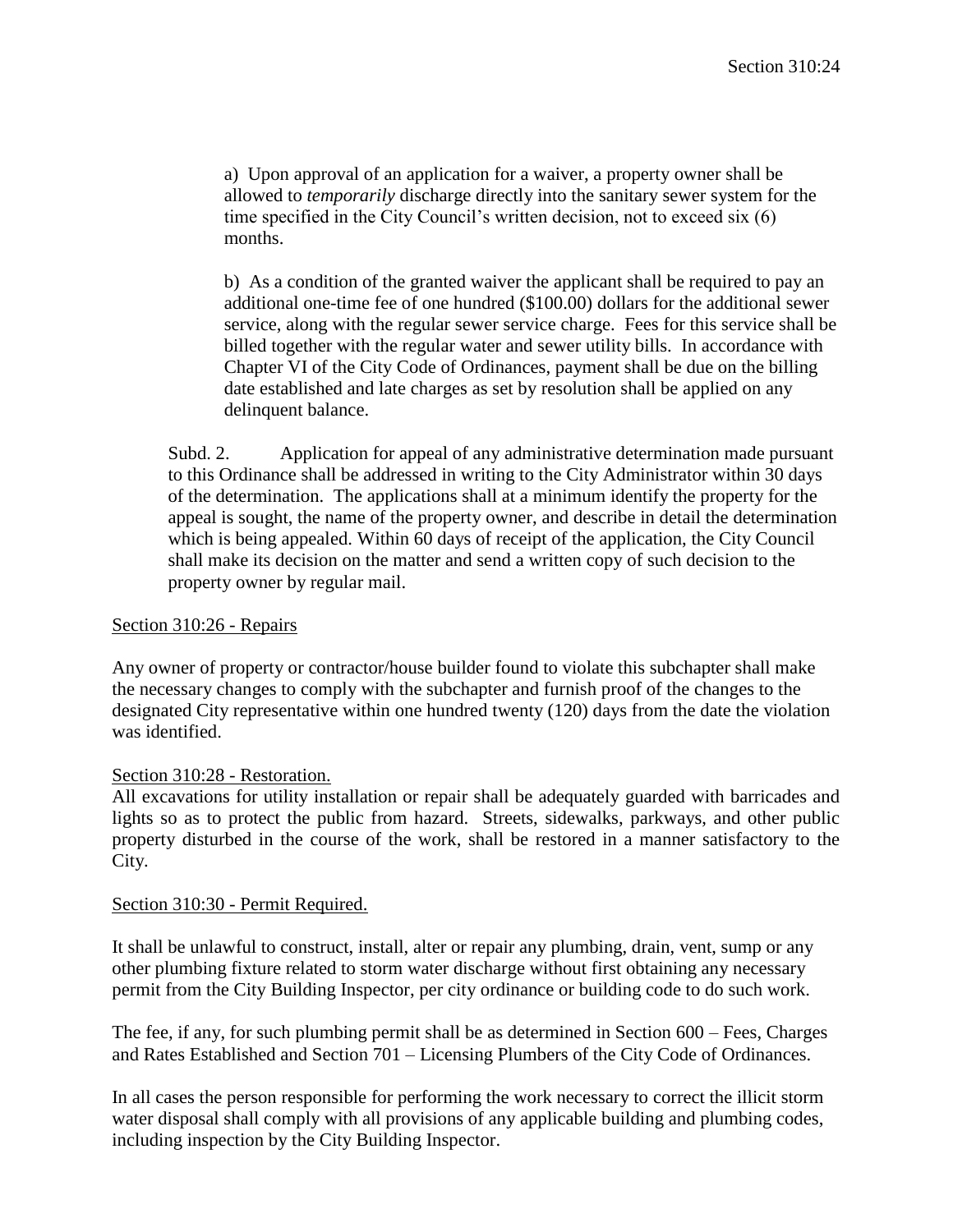### Section 310:32 - Ownership of Sewer Service Lateral

The property owner shall be responsible for the maintenance of the sanitary sewer service lateral between the sanitary sewer main within the street and the building being served, including the connection to the main.

Subd. 1. Minor repairs to defective lateral sewer service lines causing infiltration into the sanitary sewer system may be temporarily deferred at the recommendation of the Public Works but shall be completed at the time of the City's capital improvements projects are conducted to that street/area.

### Section 310:34 - Surcharge

A surcharge of seventy-five (\$75.00) dollars per month shall be added to every sewer bill mailed after August 31, 2014 to property owners who have not obtained a property inspection by that date until proper certification of inspection is provided. A surcharge of seventy-five (\$75.00) dollars per month shall be added to every sewer bill mailed after June 30, 2016 to property owners who are not in compliance with this Section 310:16 of this ordinance as of that date. This surcharge shall be added every month to be included in the monthly utility bills until compliance is met.

Subd. 1. In addition to the \$75.00 per month surcharge, a property owner or other person who is not in compliance with this Section may be mailed, by regular mail, with a notice that such violation shall cease and desist within a time limit provided by the City Council. If such violation does not cease by the established time limit, the owner of the property or other person violating this Section 310 shall be guilty of a misdemeanor. The imposition of such fine shall in no way limit the City's right to seek an injunction in District Court enjoining the continued discharge and a court order requiring the property owner to disconnect the nonconforming connection to the sanitary sewer system.

Subd. 2. Each such charge is hereby made a lien upon the premises served. All such charges which are said to be payable immediately and are not paid shall be considered past due, and when authorized by resolution of the Council, shall be certified by the City Administrator of the City of Foley to the Benton County Auditor, for collection along with taxes.

Subd. 3. Properties that are vacant due to foreclosure, rehabilitation, or other distressed situation, present unique circumstances. Vacant properties where City water service has been turned off shall be exempt from the surcharge while water service is off. Upon reactivating water service, all such properties shall be subject to all terms of this ordinance, including the imposition of a surcharge.

### Section 310:36 - Penalty

Whoever shall violate any provision of this chapter for which no specific penalty is provided may be punished as set forth below.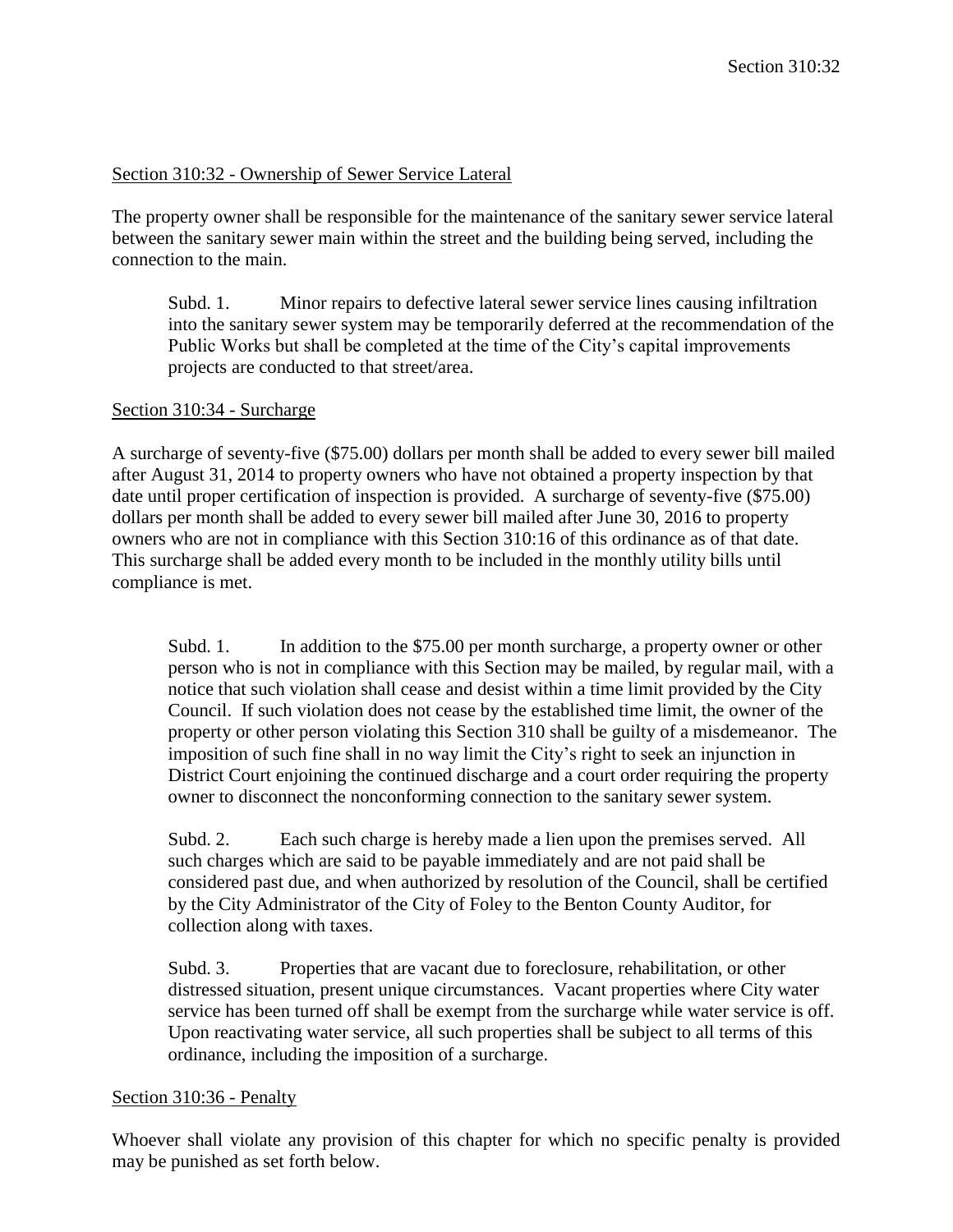Subd. 1. Any person found to be violating any provision of this ordinance, shall be served by the City with written notice stating the nature of the violation and providing at least ninety (90) days for the satisfactory correction thereof. The offender shall, within the period of time stated in such notice, permanently cease all violations.

Subd. 2. Any person who shall continue any violation beyond the time limit provided for in subsection (1) of this division shall be guilty of a misdemeanor and on conviction thereof shall be fined in the amount at misdemeanor levels seventy-five (\$75.00) dollars. Each day in which any such violation occurs shall be deemed a separate offense and additional fine. The imposition of such fine shall in no way limit the City's right to seek an injunction in District Court ordering the property owner to disconnect the nonconforming connection to the sanitary sewer system.

Subd. 3. Any person violating any of the provisions of this ordinance shall become liable to the City for any expense, loss or damage occasioned the City by reason of such violation. The City will also retain any and all civil remedies including but not limited to injunction or abatement actions to remedy a violation.

a) Injunctive Relief: If a person has violated or continues to violate the provisions of this section, the authorized enforcement agency may petition for a preliminary permanent injunction restraining the person from activities which would create further violations or compelling the person to perform abatement or remediation of the violation.

b) Violations Deemed Public Nuisance: In addition to the enforcement processes and penalties provided, any condition caused or permitted to exist in violation of any of the provisions of this section is a threat to public health, safety and welfare, and is declared and deemed a nuisance, and may be summarily abated or restored at the violator's expense, and/or a civil action to abate, enjoin or otherwise compel the cessation of such nuisance may be taken.

#### Section 310:38 - Annual Certification of Delinquent Accounts

Each and every charge levied by and pursuant to this Ordinance is hereby made a lien upon the lot or premise, and all such charges which are on October 10 of each year past due and delinquent, shall be certified to the County Auditor as taxes or assessments on the real estate. Nothing in this Ordinance shall be held or construed as in any way stopping or interfering with the right of the City to levy as taxes or assessments against any premises affected any delinquent or past due charges.

Subd. 1 As an alternative to levying a lien, the City may, at its discretion, file suit in a civil action to collect such amounts as are delinquent and due against the occupant, owner, or user of the real estate, and shall collect as well all attorney's fees incurred by the City in filing the civil action. Such attorney's fees shall be fixed by order of the court.